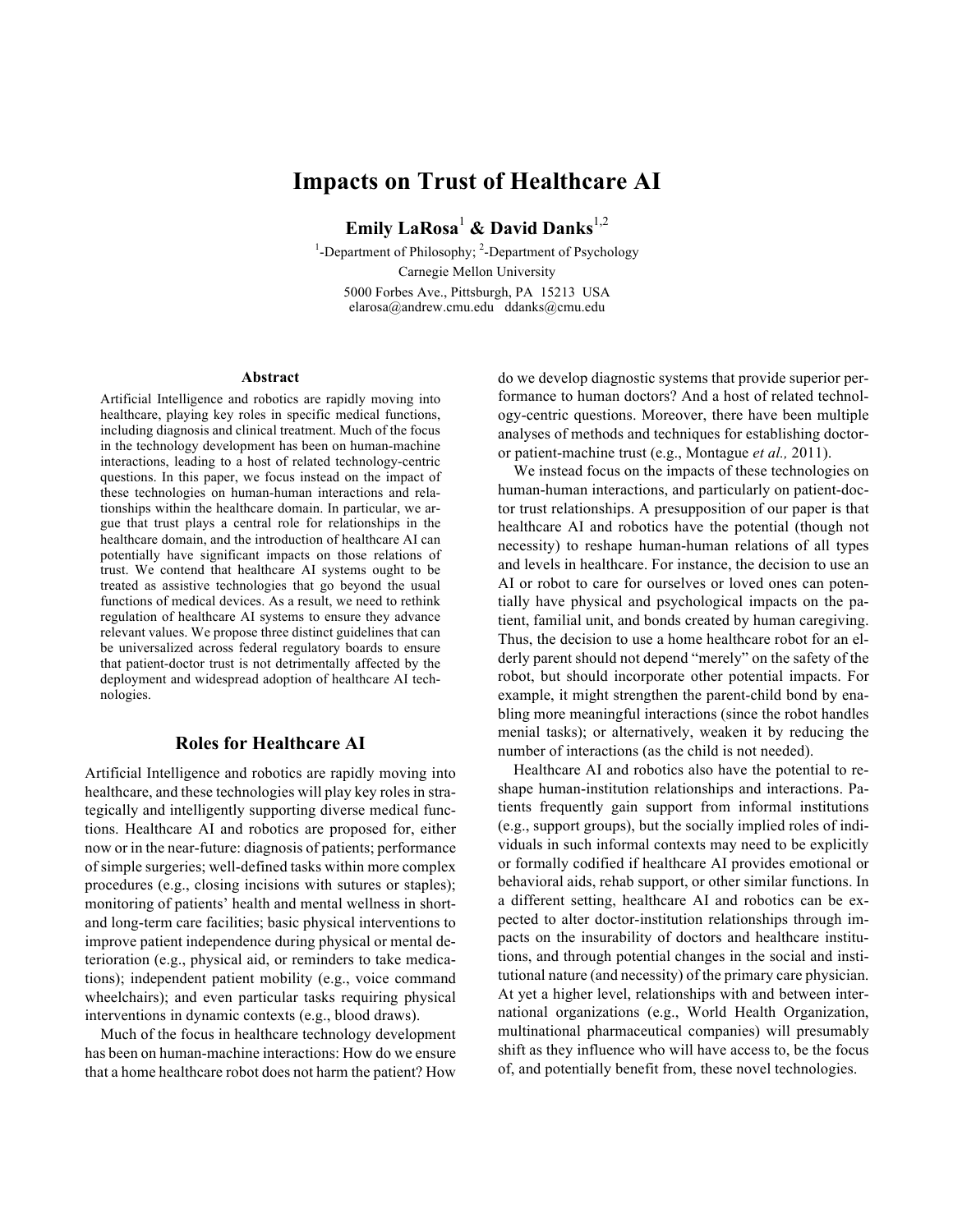Healthcare AI and robotics clearly have the potential for far-reaching impacts on diverse human-human relationships. In the remainder of this paper, we exemplify this potential through a close focus on arguably the most fundamental and intimate of human-human relationships in the healthcare domain: the patient-doctor relationship. In particular, we primarily focus on potential impacts of healthcare AI on patient-doctor *trust*. We begin by characterizing the general multidimensional notion of trust, and then consider (partly informed by historical changes) the current ways in which patient-doctor trust develops and is maintained. At that point, we are positioned to explore the specific challenges and opportunities presented by healthcare AI technologies for relations of trust that ought—for both pragmatic and ethical reasons—obtain between patient and doctor. We conclude with a brief discussion of potential regulatory and policy implications.

## **The Nature of Trust**

At a high level, human trust involves the trustor making herself vulnerable based on expectations about the trustee's likely actions, intentions, or capabilities (see, e.g., Lewicki, *et al*., 2006 for an overview of research on trust). This highlevel characterization is ambiguous about the reason for the trustor's expectations. In particular, there are roughly two distinct, not mutually exclusive, types of trust.

First, trust can be grounded in reliability, in the sense of the trustee being predictable by the trustor. For example, one can trust that one's car will start in the morning because it has reliably started on past occasions. More generally, this type of trust depends on the trustor's beliefs about what the trustee will do in known contexts. We refer to this type of trust as "behavioral trust," as the trustor's knowledge is essentially behavioral: she does not know the mechanisms by which the trustee's "behavior" is generated, but only the likely behaviors in particular situations. This type of trust provides no basis for generalization to truly novel situations, since it is grounded simply in the actual past experiences. Nonetheless, behavioral trust can provide the requisite bases -predictions and expectations-for coordinated trustortrustee action. In general, this type of trust is appropriate for artifacts or other machines, as well as contexts in which the trustor and trustee have only limited knowledge of one another (e.g., in game-theoretic experiments or situations).

Second, trust can be grounded in an understanding of the "mechanisms" (again, broadly construed) by which the behavior or actions are generated. That is, this type of "understanding trust" is based on the trustor's beliefs about why the trustee acts as it does in a particular case. For example, one's trust of a close friend is based on understanding that friend's beliefs, desires, values, and intentions, rather than the ability to perfectly predict what that friend will do. Understanding trust carries the significant advantage (compared to behavioral trust) of generalizing to novel situations, precisely because the trustee can use her "why"-knowledge to predict the trustee's behaviors and intentions in previously unexperienced settings. Although understanding trust can be established with an artifact, it is far more commonly found with other humans, precisely because we have rich "theories of mind" to explain other people's actions using our knowledge of their beliefs and values.

As suggested by the earlier example of a close friend, these types of trust can come apart. On the one hand, understanding trust need not provide the level of predictive ability required to establish behavioral trust. On the other hand, behavioral trust can be established without knowledge of the mechanisms that generate the trustee's behavior, and hence without understanding trust.

We frequently come to trust another—whether artifact or human—because of the role that the trustee plays in a larger system or organization. For example, our trust in the auto mechanic at our local garage is grounded in her inhabiting a particular role within the organization, coupled with our expectation (or assumption) that the garage would not employ her if she did not have appropriate knowledge and skills.

Role-based trust is not a third kind of trust that is distinct from behavioral or understanding trust, but rather acts as a vehicle to establish one or the other kind. In particular, the exact nature of particular role-based trust depends on the role that grounds the trust. If the role is defined by (reliable) behavior, then it will yield behavioral trust since the trustor can expect (all else being equal) that the trustee will perform the behaviors that define her role. For example, one can trust that a garbage collector will reliably (though not always!) pick up the trash every Wednesday morning, as the role is largely defined by the performance of that behavior. That same role-based trust does not, however, provide any insight into the values, beliefs, or intentions of our garbage collector. In contrast, if the role is defined by function or skill, then said role typically yields understanding trust as the trustor can, unless countervailing reasons are provided, assume that the trustee has the relevant skills and "ways of thought" that define the particular role.

Doctors provide a canonical example of role-based trust, at least on first encounter. The "role" of doctor is defined largely in terms of skills and knowledge, and so we can trust that a doctor will have particular beliefs (e.g., knowledge about human physiology), values (e.g., patient health supersedes the doctor's personal preferences), and intentions (e.g., act to improve the patient's health to the best of her ability). Ergo, patient-doctor understanding trust can be initially grounded in the role that doctors presently occupy, with the recognition that this trust can shift over time.

This form of trust also extends to medical teams, in which different medical professionals must interact and coordinate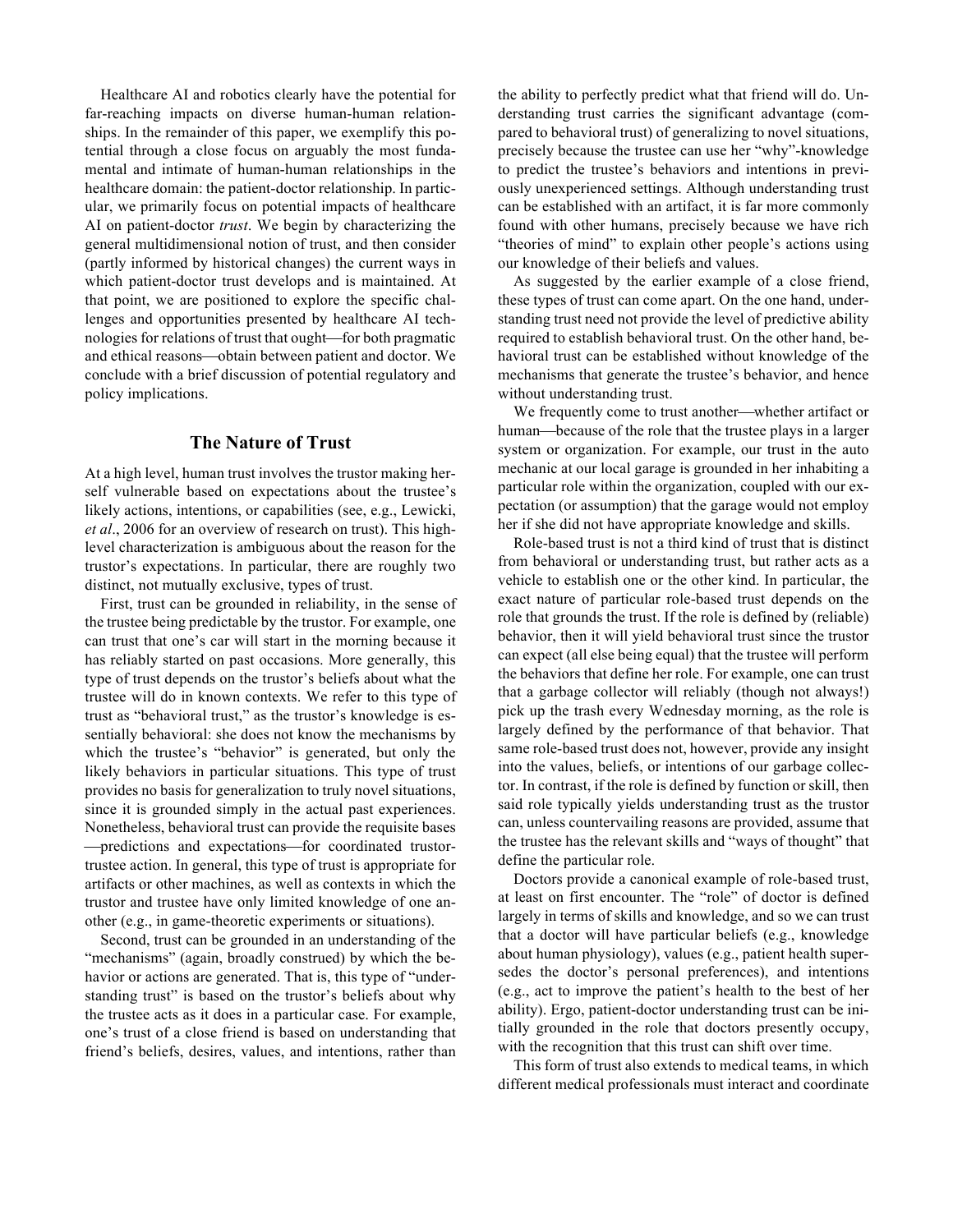in support of patient care. In many modern care scenarios, patient-doctor trust extends beyond the scope of the one-toone interactions of general practitioners to patient trust in the entirety of the team, many of whom might engage with the patient only occasionally or sporadically. In these cases, coordinated role-based trust becomes even more vital; if one of the team fails, the trust for the whole may be damaged.

#### **The nature of patient-doctor trust**

A critical foundational relationship in healthcare interactions is trust between patients and doctors. This trust is clearly not merely behavioral; patients frequently cannot predict their doctor's particular actions, precisely because the doctor has a wealth of knowledge and skills that the patient does not. Rather, patients place understanding trust in their doctors: they make themselves vulnerable because of their expectations and beliefs about their doctor's knowledge, skills, values, and intentions. At the same time, those expectations have shifted significantly over the past forty years, as the dominant narrative of doctors has shifted from a paternalistic model to a collaborative, patient-centric model of interaction. This shift in role has produced a corresponding shift in what is attributed to the doctor, and that thereby grounds the patient's understanding trust.

The medical role of doctor was initially laden with paternalism. A given patient would trust his $<sup>1</sup>$  doctor to make de-</sup> cisions on his (the patient's) behalf, and in his best interests. Moreover, the doctor's decisions were made independently of the patient's interpretations of, or ability to adhere to, the care decisions. "Doctor knows best" was a mantra repeated loudly and often. The understanding trust was thus grounded in the doctor's paternalistic role in which she (the doctor) had the patient's health as the highest value, regardless of his other preferences. The doctor was attributed largely infallible skills and knowledge, and so relatively unquestioned understanding trust developed (see Ballard-Reisch, 1990; Kaba *et al.,* 2007).

In the late 1980s, partly spurred by the AIDS pandemic, the doctor's role shifted in the West with the emergence of the model of an "active" patient who collaborates on care with his doctor. Patients became partners in diagnostic and care processes, and understood themselves as decision-making equals; the patient recognized his role as the primary stakeholder in his own care (Batifoulier, *et al*., 2011; Buetow *et. al,* 2008). Patient input and influence in the medical encounter is now a critical part of the nature and model of doctor-patient interactions, though with notable exceptions. This reconceptualization led to increasing focus on patients' rights, democratization of care, and reduction in medical paternalism (Batifoulier, *et al*., 2011).

More importantly for our present purposes, the shift towards an "active patient" also changed the doctor's role, and thereby the grounding for the patient's understanding trust in his doctor. In particular, the doctor was no longer assumed to know the patient's core values. Thus, the doctor must elicit her patient's values and preferences through discussion and interaction, rather than simply imputing her beliefs (about patient values) to the patient. Understanding trust is still possible in this new situation, but it is predicated on the doctor successfully learning the patient's values. If she fails to do so, then the patient will likely exhibit reduced, or absent, trust in his doctor.

One general, though significant, challenge to patient-doctor trust is exactly these differences between the patient's and doctor's goals and desired outcomes. By default, humans typically "project" their own values, preferences, and beliefs onto others, at least in the absence of evidence to the contrary (e.g., Ross, Greene, & House, 1977). Patients may thus default to assuming that their doctors share their values. Both sides can agree that the overarching goal and desired outcomes of care are to support and advance the patient's best interests, but that agreement can mask differences in interpretation of the meaning of 'best interests'.

These divergences can be particularly acute when the patient's care needs differ from his near-term desires. For example, patients diagnosed with bipolar disorder and treated with lithium need to have weekly blood tests to ensure that detrimental levels of lithium do not build up in their system. However, many patients find this constant monitoring to be overly burdensome and disruptive, resulting in them preferring a local desire for convenience over long-term need for monitoring. If the doctor (correctly) focuses on the patient's needs, the patient will judge his doctor to have the "wrong" (for purposes of trust) values, leading to a potential barrier to patient-doctor trust. This challenge can be further exacerbated if the patient defers entirely to his doctor's judgment, asking, "what would you do?" and simply accepting the doctor's answer without further reflection. The "active patient" model depends on the patient having understanding trust in his doctor for the right reasons: correct beliefs, whether grounded in the doctor's role or significant experiences, that the doctor has appropriate skills, knowledge, and understanding of the patient's values and preferences.

## **Healthcare AI & Patient-Doctor Trust**

Healthcare AI and robotics can impact patient-doctor trust by influencing any of the multiple ways in which patients develop this understanding trust in their doctors. We focus here on three key routes to trust, all of which are potentially

<sup>&</sup>lt;sup>1</sup> For the remainder of the paper, we use masculine pronouns to refer to patients, and feminine pronouns to refer to doctors.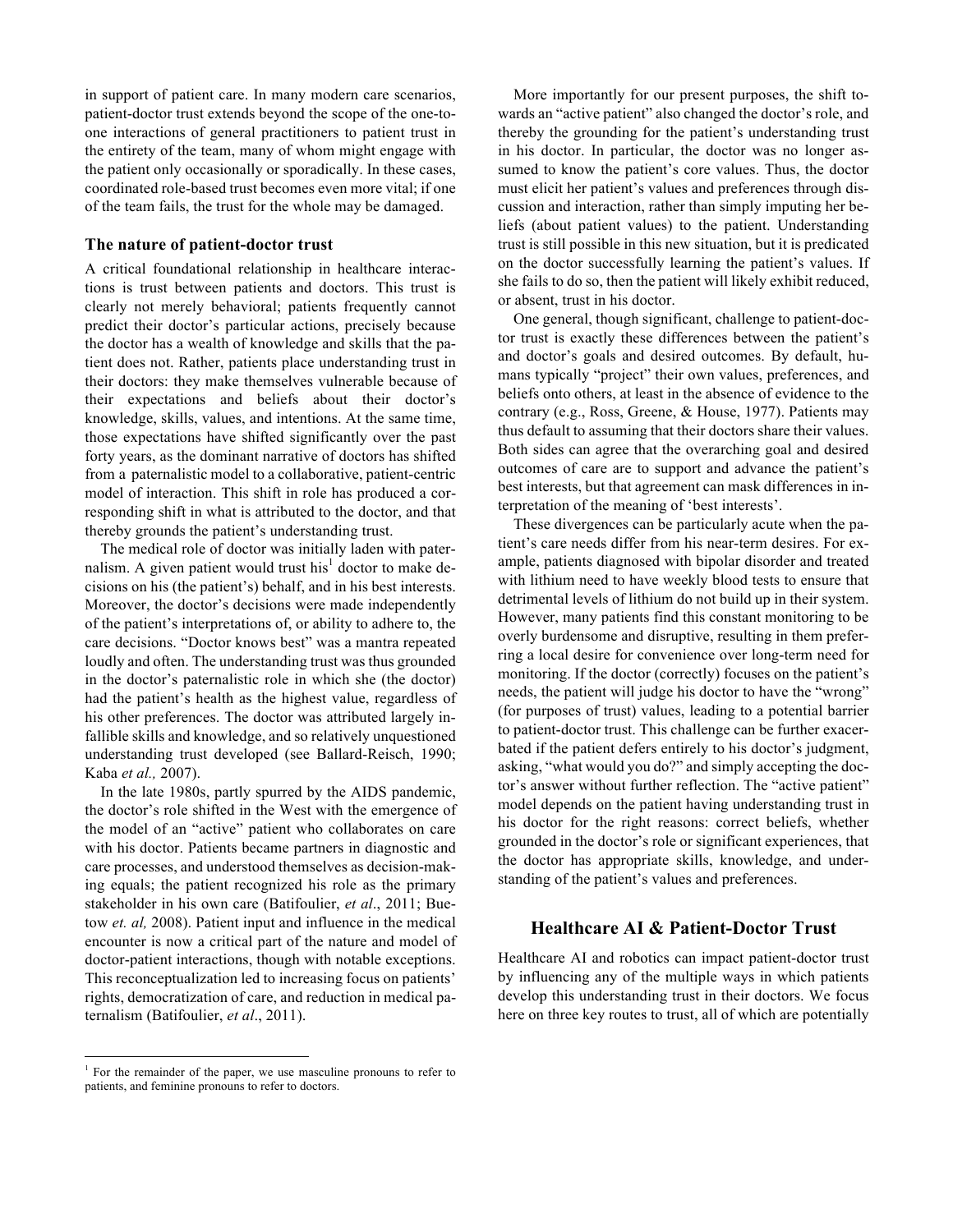supported or disrupted by the introduction of healthcare AI or robotic systems.

First, doctors are explicitly certified and licensed to practice medicine. Licensure indicates that particular individuals have specific skills, knowledge, and high-level values (e.g., "do no harm"). Grantors of licenses serve to ensure that individuals satisfy certain public, objective criteria, and thereby justify lay people's corresponding expectations of those holding a license. In the healthcare domain, grantors of licenses provide one key basis for understanding trust, as they provide grounding for patients' justified expectations about the reasons for doctors' actions, even if those actions are not *a priori* predictable. As such, the license grantor must articulate public standards that can be reviewed, understood, and critiqued by the larger community or society (as opposed to granting licenses based on judgments of a "black box" decision-making system).

Now consider the introduction of a healthcare AI or robotics system for a particular treatment or diagnosis task. To the extent that this system replaces a task traditionally performed by the doctor, it potentially threatens to displace some patient-doctor trust: licensure of the doctor can no longer ground understanding trust for that task, so the patient needs to know whether the system is appropriately approved or "licensed" for the functions it performs. That is, the impact will depend on whether appropriate regulatory approval mechanisms and frameworks are in place for the particular function performed by the AI or robotic system.

On the one hand, the function might be defined purely behaviorally (e.g., apply stitches to an incision in the AI's camera field), where the doctor must judge whether the present context is suitable for its use. In this case, regulation can proceed along the same lines as for non-autonomous medical devices, using ordinary performance standards. On the other hand, if the function is defined by successful outcomes or values (e.g., determine the treatment that balances the patient's interests), then the system itself will need to judge which actions are appropriate for the present context. In that case, we cannot specify clear performance standards (since we do not necessarily know the contexts of operation), and so should instead regulate the AI or robotic system in a manner similar to novel drugs or other medical interventions (Danks & London, 2017).

The second route to patient-doctor understanding trust is through the particular social role that doctors play as part of an active dyad (or larger system) charged with ensuring care that supports the patient's values. This social role justifies a default attribution of various knowledge and values to the doctor, namely those that are necessary to serve this social role (which may be different from the licensed role). The impact of healthcare AI and robotics on this route to trust depends on whether such systems change the social role of 'doctor' in ways that impact the social assumptions and expectations about doctors' knowledge and understanding of the AI systems. To the extent that doctors are viewed as "mere users" of the AI, we would expect the social role to shift away from the doctor being a distinctive repository of knowledge and skills, thereby undermining a trust-promoting element of the social role. If doctors are instead viewed as intelligent users of AI systems, then the social role should likely shift towards higher degrees of perceived or imputed expertise, thereby promoting role-based understanding trust.

Third, and finally, a patient's experiences with his doctor are a significant driver—potentially positive or negativefor patient-doctor understanding trust. As the patient has repeated interactions with his doctor, understanding trust will shift as he gains additional evidence about his doctor's distinctive abilities, competences, and knowledge of values and desires (Lewicki, *et al*., 2006). For example, if the patient has an open line of communication with his doctor and engages in conversation about care and treatment, then the patient should experience increasing understanding trust. Inversely, if the doctor repeatedly ignores the patient's wishes, then these actions will have a negative impact on understanding trust. When a doctor engages with a patient, she builds social and experiential "capital" with him, resulting in increased understanding trust.

Consider now the incorporation of an AI diagnostic system that reduces: the likelihood of misdiagnosis; the lack of diagnosis by the doctor (but caught by the AI); and maltreatment such as over-, under-, or inappropriate prescription of medications or other legitimate medical alternatives. This type of AI system should naturally lead to improved (diagnostic) experiences with the doctor, and thereby increased trust. Moreover, these successes should improve the patient's care management plan, further increasing his trust in the healthcare system. Of course, to the extent that both the AI system is suboptimal (e.g., large numbers of false positives) and the doctor delegates diagnostic or decision-making authority to the AI, we should expect the patient's experiences to be negative, so reduce trust in his doctor. The reliability of accurate diagnosis and beneficial treatment regimens, as well as appropriate use by the doctor, are critical in strengthening a patient's understanding trust.

This analysis presupposes a stable power dynamic between the doctor and patient. If the patient sees the use of AI in his care management plan as impeding his ability to act as a partner with his doctor, it will become vital for the physician to right the dynamic back to a stable equilibrium through discussions, education, and reconfirmed consent.

This example also shows how healthcare AIs can have complex impacts on patient-doctor trust. The use of a diagnostic support system could simultaneously lead to improved experiences on the part of the patient, while also undercutting the position of the doctor as an authority on medical matters (if she delegates too much authority to the AI). That is, these systems can have distinct positive and nega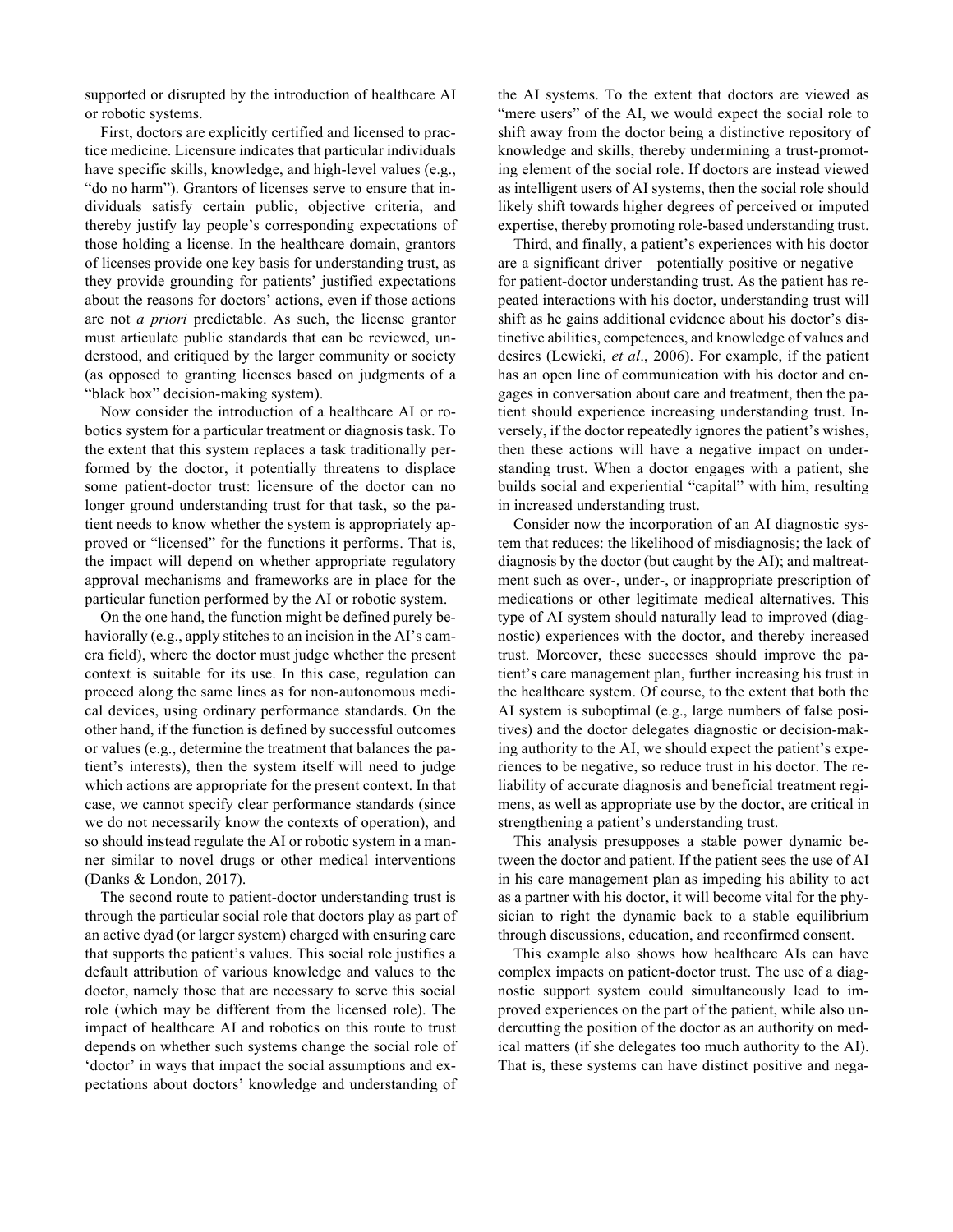tive impacts on the development of patient-doctor understanding trust, and it is an empirical matter whether such systems thereby provide a net benefit or net detriment.

Healthcare AI and robotic systems can impact all three of these "routes to trust" in distinct ways, and so assessment will necessarily be quite complex (and dependent on contingent details of the setting). As a final example, consider a healthcare monitoring AI that dynamically presents appropriate information to the doctor. People are often more willing to provide information to an AI than a human (Lucas, *et al*., 2014), particularly when that information is socially negative (e.g., failure to take medication). Thus, this monitoring AI has the potential to gather more objective information, thereby improving the patient's experiences and outcomes (the third route to trust). In making her patient's willingness to follow specific care regimens and reception to treatment more transparent, an AI can support a doctor in her pursuit of the best course of treatment, potentially eliminating costly rounds of medical testing.

At the same time, the use of such an AI may lead to a change in social role (second route) if the doctor is perceived as "off-loading" important work to the AI, rather than engaging in a collaboration with the patient or others on their medical team (to gain information, learn what has been happening, and so forth). By using an AI to monitor behavior, the doctor has changed the sourcing of information and altered the collaborative nature of the patient-doctor relationship. This change in social role potentially damages patientdoctor trust, precisely because an important type of knowledge—namely, of the patient's experiences—can no longer be assumed solely by virtue of the doctor inhabiting a particular social role. Direct patient-doctor communication is an important part of the (current) social role, and grounds part of the understanding trust. The AI's role in this communication must be understood and agreed upon by both parties to avoid damaging that trust.

Finally, licensure and regulation (first route) become critically important if the AI dynamically presents only the "appropriate" information to the doctor. Simple behavioral measures are insufficient to capture the notion of 'appropriate' in these contexts (Danks & London, 2017). Hence, if this system is approved and regulated solely using such measures (as with medical devices), then licensing of a particular doctor must ensure that she can judge what information is "appropriate," perhaps by having sufficient understanding of the AI monitoring system. An alternative, more practical path would be to regulate this type of AI as a novel medical intervention, as that incremental, dynamic approach can better determine relevant performance profiles and suitable contexts (Kimmelman & London, 2015). For purposes of trust development, the key is that overall regulation and licensure of doctor-plus-AI must ensure "appropriateness judgments" are evaluated, wherever those judgments are made.

# **Regulatory Policy Recommendations**

Policy and regulation can potentially play powerful roles to ensure the development and maintenance of patient-doctor trust, even as AI and robotic systems are introduced into the healthcare ecosystem. We need to proactively establish direct, comprehensive, scientifically-based policies that are decipherable by the layperson. These measures should (on ethical grounds) be focused on the patient's welfare, rather than privileging "mere" technological development or the business case. The healthcare system is already highly regulated, but it is important that AI and robotic systems not fall outside of this apparatus. At the same time, AIs function in highly diverse capacities and roles, and so actual regulation requires specificity about each domain or technology. We here articulate only general principles that present a challenge to AI developers and deployers to yield technologies that benefit the patient and healthcare ecosystem, rather than developing without focus on wider impacts.

Our first regulatory principle is suggested by our earlier observations that patient-doctor trust will likely be damaged if doctors are perceived (socially) to abdicate their current roles to AI systems. We thus propose: Doctors using AI systems and their results must have educational training that is overseen, measured, and approved by an independent outside group. This principle blocks the social role of 'doctor' from being weakened towards doctors being (perceived as) "mere button-pushers," thereby supporting patient-doctor understanding trust. This principle could be implemented through existing mechanisms of continuing education, though we emphasize that is not the only such mechanism. Regulators (or even insurers) could alternately compel certain types of education or knowledge as a precondition for use of a healthcare AI or robotics technology.

At the same time, it is not sufficient to ensure knowledge *only* by the doctor; the patient also needs to understand what a healthcare AI or robot can, and cannot, do so that he can be appropriately informed about its use, and how it potentially changes both the doctor's role and the patient's subsequent experiences.

This leads us to our second regulatory proposal: AI should not be used for patient care without the *educated* consent of the patient or caregiver. Educated consent is more stringent that informed consent, which only requires that a patient be supplied the care-relevant information. Instead, educated consent involves patients in a conversation about these protocols and procedures, and requires more active forms of consent. This education could potentially take many forms, ranging from passive information transmission to direct patient-AI/robot interactions prior to use in their care. These efforts would undoubtedly be influenced by changing social perceptions of AI capabilities, as people will transfer beliefs about AI capabilities in one domain to its capabilities elsewhere. The establishment of a healthy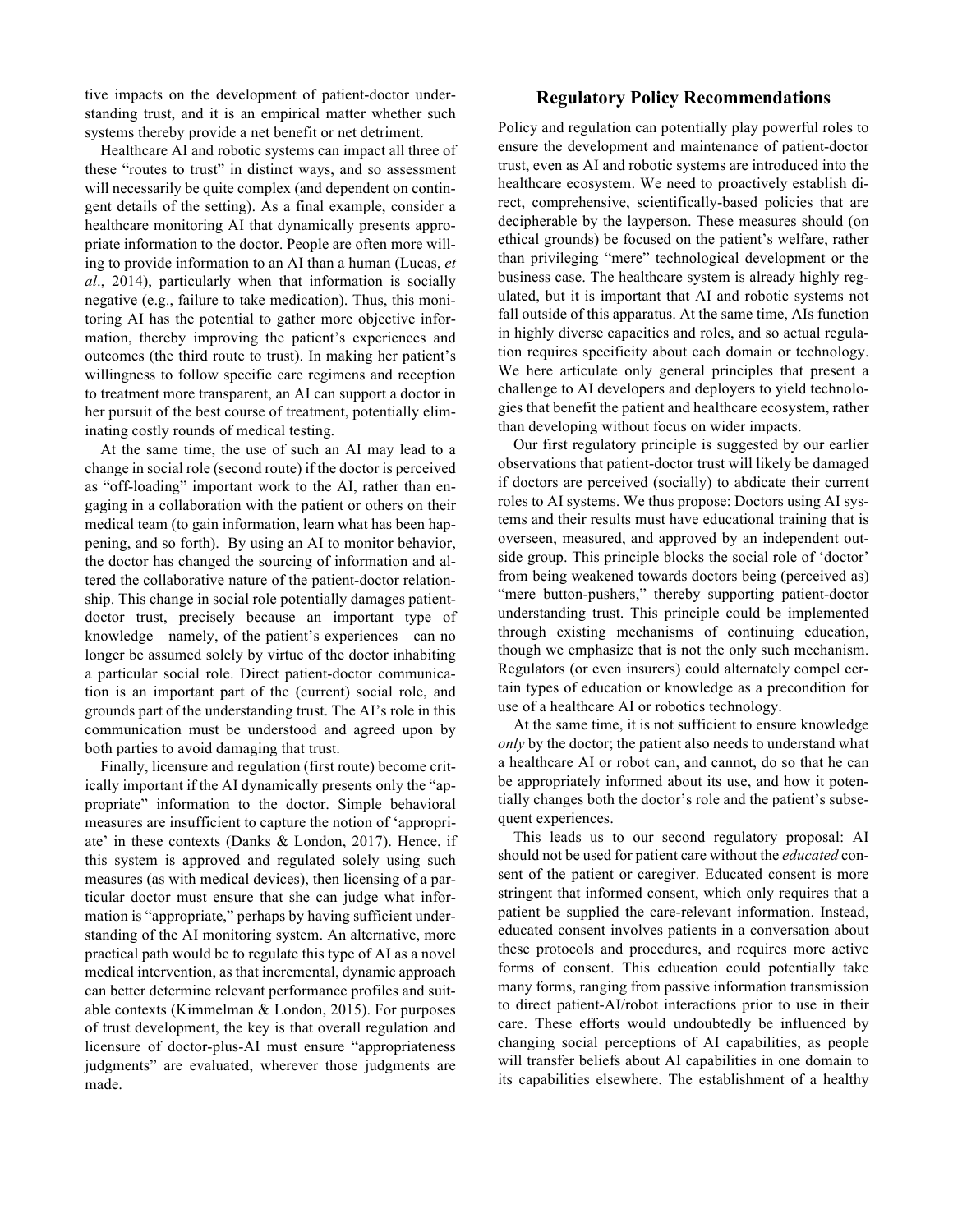trust relationship with the AI requires proper implementation by the healthcare professional who has the patient's primary trust.

We emphasize that the motivation for this second principle is to support patient-*doctor* trust, not patient-AI trust (though it surely would also help with that). This educational effort will thus likely have the impact of further shifting the doctor-patient dyad towards a team dynamic, as there will now be shared knowledge and understanding of the technology. Of course, while patients or their caregivers have a right to be fully educated prior to making decisions, this requirement presents a substantial burden on the use of AI and robotic technologies, since these can be difficult to understand. Nonetheless, there is a clear need for such education to support patient-doctor trust. In this regard, healthcare AI and robotic systems are no different from any other medical intervention, where patient-doctor trust would be jeopardized by its use without educated consent of the patient, both because of the negative experience of betrayal (third route) and also the resulting shifts in social role for 'doctor' away from trusted advisor (second route).

A related observation leads to our third principle. If a patient perceives that a technology's use is taking priority over his wellbeing, then he will likely experience significantly reduced trust of his doctor, as well as the whole healthcare system. Such a perception (that needs of technology are dominant) may well result from a lack of presented options: if the patient does not perceive an alternative, then his "decision" is based on blind faith, which leads back to the paternalistic paradigm that was less consistent with understanding trust. Lack of codified, accepted, viable alternatives threatens the patient's understanding trust in his doctor. We thus propose: Until a healthcare AI is accepted as "standard of care," the doctor must provide the alternative of a human performing the assigned task or function. This principle implies that many AI systems should be regulated as medical interventions, not devices, precisely because they should be evaluated against a "standard of care" criterion that encompasses not just the technology, but also methods and application contexts. Such a move would require a staged, dynamic regulatory system; such a framework already exists (e.g., the U.S. Food & Drug Administration, or FDA), but it would require treating AI and robotic systems as interventions, not devices. We contend, though, that this approach is necessary to ensure continued patient-doctor trust in light of the autonomous capabilities in these systems.

We have presented three high-level regulatory principles, and we close by sketching some possibilities for implementation, though we emphasize that our focus here has been on an analysis of impacts on trust, and not on the particular legal or political paths to implementation. We focus on the United States as we are most familiar with it, but also because it is one of the most complex medical systems due to its highly decentralized nature.

The need to ensure doctor knowledge of the AI's capabilities is naturally addressed by licensing bodies, such as the American Medical Association. These groups are ideally positioned to ensure that doctors have sufficient knowledge and information to not abdicate their social and licensed roles to the AI or robot. The focus on patient education can be addressed in large measure by insurers, perhaps led by the Centers for Medicare & Medicaid Services (CMS). CMS operates the U.S. federal branches of medical insurances, and many private insurers take their lead from it. A standard promulgated by CMS could outline conditions under which healthcare AIs and robots could be used (for particular procedures and conditions). In particular, this standard could include substantial patient education components as preconditions for AI and robot use. Such a standard would likely have large impact on practice, as actions contrary to it would be fiscally difficult given loss of insurance payments. Finally, the FDA could direct that systems with autonomous capabilities should be evaluated as medical interventions, not medical devices, which would help ensure that patients and doctors all recognize that appropriate evaluation standards are being used.

## **Conclusions**

As current AI and robotic technologies unfold and permeate aspects of healthcare, the nature of the patient-doctor relationship and its foundational trust will be challenged, and likely changed. All of the typical "routes to trust" are potentially altered by the introduction of healthcare AI or robotic systems into the healthcare ecosystem. In order to ensure cohesive and effectual care based on the standards and values of both the patient and his doctor, the medical community and AI developers need to work together to establish expectations and standards that work within the democratic-care paradigm to help preserve trust between patients and their doctors. We propose that three high-level principles can guide this effort: education and licensure of medical professionals on AI systems by an external party; determined, educated consent given by the patient or caregiver prior to an AI's implementation in care; and providing alternate methods of care until AI is accepted as the "standard of care". In prioritizing these functions in regulatory measures, the industry and medical community will begin to ensure the societally and interpersonally proper deployment and implementation of such healthcare technologies.

#### **References**

Ballard-Reisch, D. 1990. A Model of Participative Decision Making for Physician-Patient Interaction. *Health Communication* 2(2): 91-104.